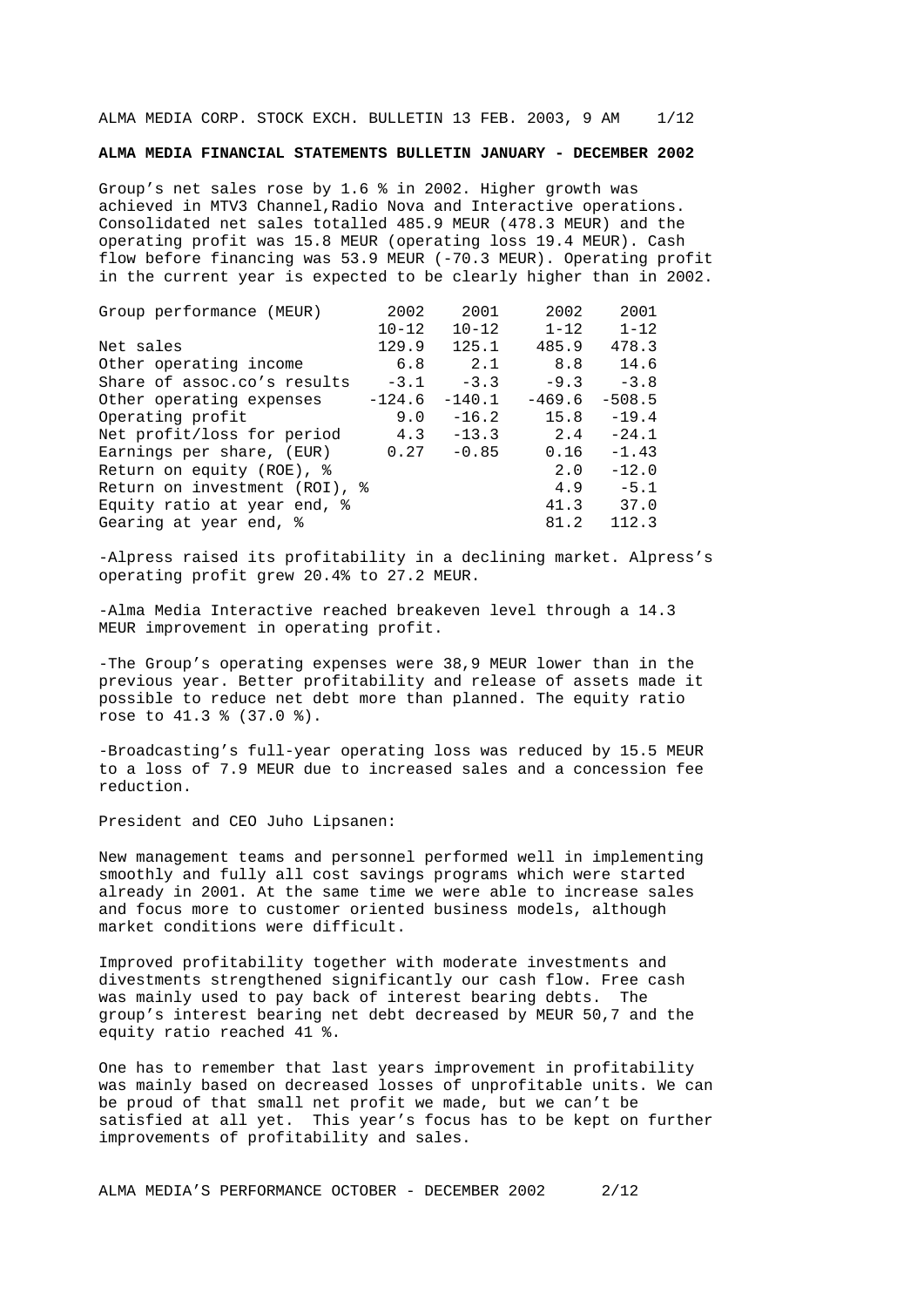Alma Media's profitability in the last quarter was a clear improvement on the fourth quarter in 2001. Consolidated net sales totalled 129.9 MEUR (125.1 MEUR) and the operating profit was 9.0 MEUR (operating loss 16.2 MEUR). All divisions showed an improvement in operational profitability while the parent company also recorded a 5.3 MEUR capital gain on a property sale in December. The main reasons behind the improvement in profitability were an increase in sales of Broadcasting and Alma Media Interactives operations and implemented cost reductions. Total operating expenses in the fourth quarter were 15.5 MEUR lower than one year earlier.

The slump in the media market continued through the final quarter and advertising expenditure grew only 1.7 % compared to the Q4/2001 figure. Television and radio showed a clear increase in market share among the major media.

Alpress managed to raise its profitability compared to the previous year despite a slight drop in net sales. It was also significant that both Broadcasting and Alma Media Interactive recorded an operating profit while Alprint's operating loss was only 0.1 MEUR. Talentum Oyj reduced Business Information Group's operating profit by 2.2 MEUR. A property sale and a 4.3 MEUR reduction in expenses had a positive impact on the parent company's operating profit.

ALMA MEDIA'S PERFORMANCE JANUARY-DECEMBER 2002

Alma Media Group and the operating environment

Alma Media is a media corporation whose operations in 2002 were divided into five divisions: Alpress (newspaper publishing), Business Information Group (production and multi-distribution of business and financial information), Broadcasting (television and radio), Alprint (printing), and Alma Media Interactive (new media). The parent company, Alma Media Corporation, is listed on the Helsinki Stock Exchange. It is centrally responsible for management of the Group's operations, strategic development projects, finance and treasury, real estate and the disclosure obligations of a public listed company.

The major associated companies of significance to Alma Media's performance are Talentum Oyj (32.8 %), a media corporation listed on the Helsinki Stock Exchange, TV4 AB (23.4 %) listed on the Stockholm Stock Exchange, and Suomen Urheilutelevisio Oy (50.0 %), which is responsible for the digital Urheilukanava (Sports Channel) in Finland.

About 60 % of Alma Media's total net sales is derived from sales of television and radio advertising, newspaper advertising and internet advertising. Approximately 25 % comes from newspaper circulation income and the remainder mainly from invoicing of printing contracts placed by customers outside the Group.

GDP in Finland was estimated to remain below two per cent in 2002. Media advertising expenditure decreased by 1.4 % according to MDC Ad Facts. Television advertising grew 3.4 % and radio advertising 10.1 %. Newspaper advertising declined 4.2 % and magazine advertising 2.9 %.

 3/12 Paper prices were 5 % lower on average than in the previous year. The general rise in personnel expenses was roughly 3 %.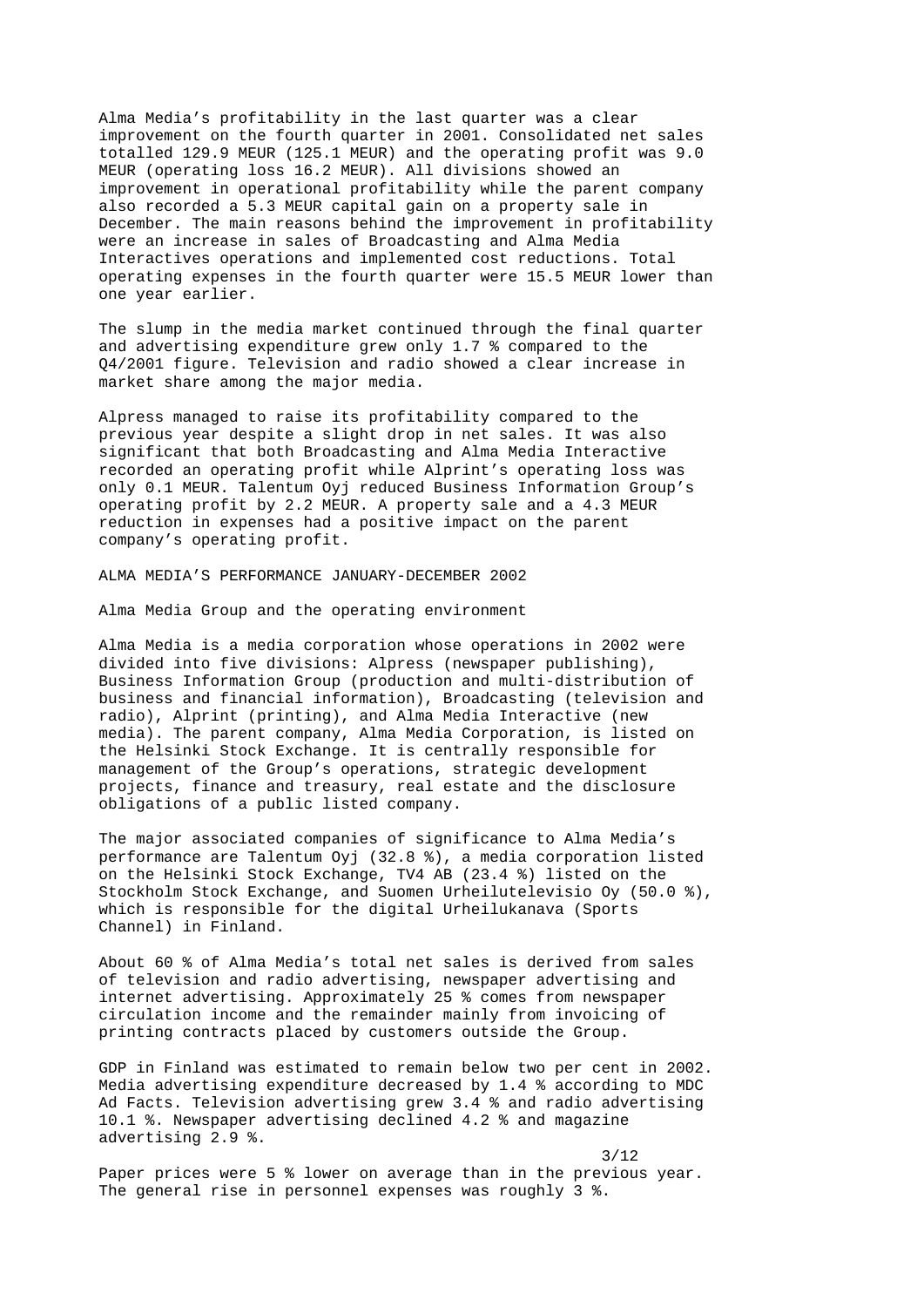Result and net sales

Consolidated net sales increased by 7.6 MEUR, or almost 2 %, to 485.9 MEUR. Particularly strong growth was evident in net sales from MTV3 Channel's advertising sales.

Other operating income was 5.8 MEUR lower than in the previous year, when the company recorded 3.9 MEUR more in capital gains from the sale of properties. Other income amounted to 8.8 MEUR (14.6 MEUR).

The overall contribution of the associated companies on Alma Media's operating profit was -9.3 MEUR (-3.8 MEUR).

The main reason for the Group's improved profitability was a reduction of 8 %, or 38.9 MEUR, in operating expenses. Materials costs decreased 12 %, payroll costs were down 11 % and other costs 6 % likewise. The fall in material costs was due not only to a decrease in paper prices but to lower volumes and higher efficiency at the Alpress and Alprint printing plants. A major reason behind the decrease in other costs was the halving of MTV's operating licence fee in July, the impact of which was 6.9 MEUR.

Depreciation amounted to 34.7 MEUR (33.9 MEUR). Depreciation included various writedowns totalling 6.6 MEUR (4.5 MEUR) and amortization of goodwill, 3.8 MEUR (3.4 MEUR).

The Group's cost efficiency was clearly better than one year earlier. The consolidated operating profit was 15.8 MEUR (operating loss 19.4 MEUR). Broadcasting improved its operating profit by 15.5 MEUR, Alma Media Interactive by 14.3 MEUR, Alprint by 6.0 MEUR and Alpress by 4.6 MEUR. BIG's operating profit decreased by 2.5 MEUR and the parent company's by 1.4 MEUR.

The Group's net financial expenses fell from 7.2 MEUR to 7.0 MEUR, even though dividend income was 1.2 MEUR lower than in the previous year.

Taxes in the income statement totalled -5.6 MEUR (+5.2 MEUR). The previous year's figure included deferred tax assets on confirmed losses for the period which correspondingly were reversed during 2002 as these confirmed losses were employed. The net profit for the period was 2.4 MEUR (net loss 24.1 MEUR) and EPS (earnings per share) was 0.16 EUR (-1.43 EUR).

The consolidated balance sheet on 31 December 2002 totalled 403.6 MEUR (453.4 MEUR). The lower balance sheet figure was attributable to loan repayments. The equity ratio was 41.3 % (37.0 %) and shareholders' equity per share was 10.23 EUR (10.26 EUR).

Capital expenditure and financing

The Group's capital expenditure amounted to 14.9 MEUR (94.4 MEUR). This included 4.1 MEUR on shares in division companies and the remainder concerned various maintenance investments. The high figure in the previous year was due above all to the 60 MEUR acquisition of shares in Talentum Oyj in 2001.

 4/12 The lower level of investment expenditure, improved profitability and the sale of real estate assets during the year resulted in a clear strengthening of cash flow which enabled the company to reduce its loan capital more than expected. Cash flow before financing was 53.9 MEUR (-70.3 MEUR). The Group had 25.4 MEUR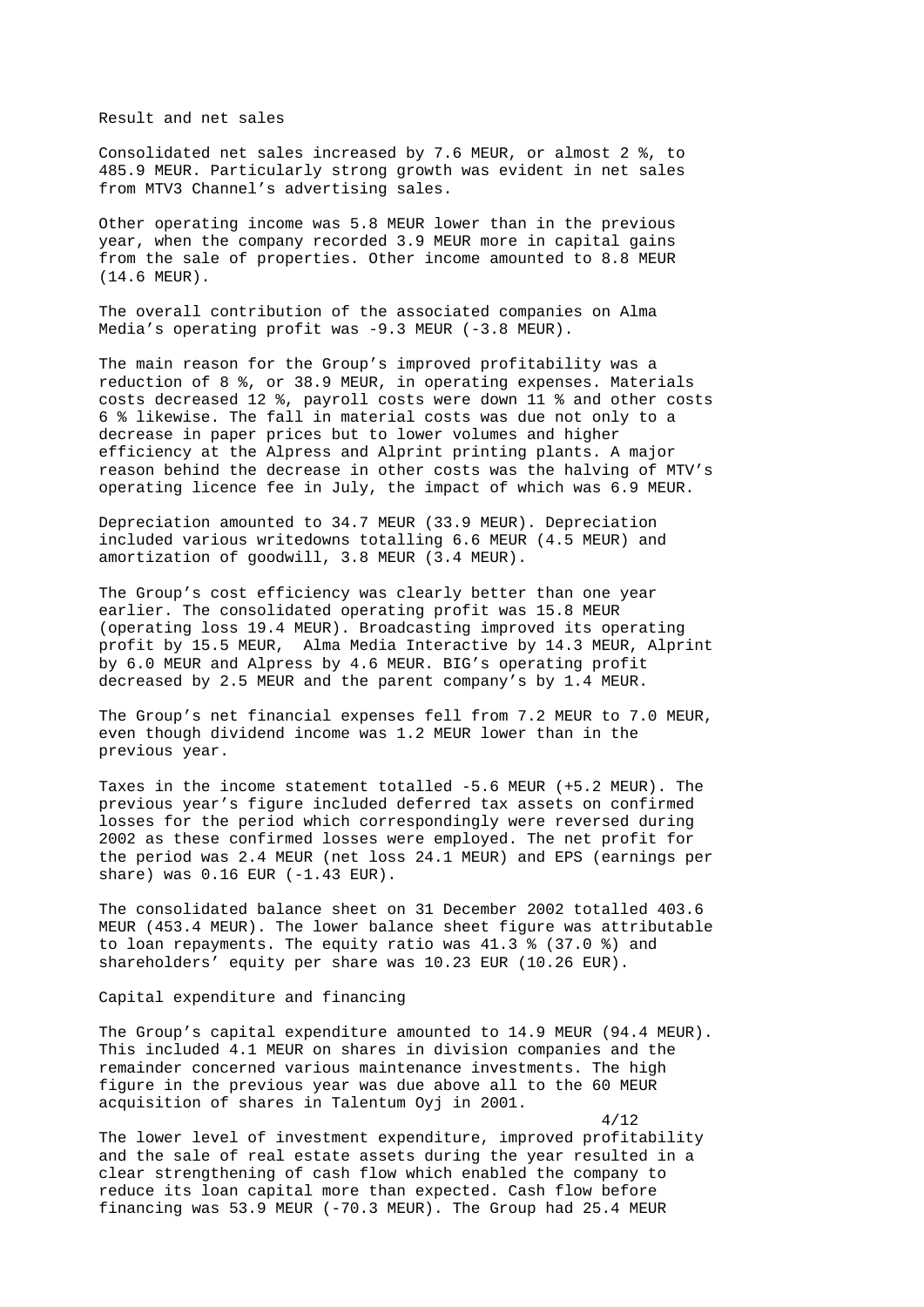(19.2 MEUR) in cash reserves and bank balances at the end of the year. Interest-bearing debt totalled 156.0 MEUR (200.5 MEUR). Interest bearing net debt was 130.6 MEUR (181,3 MEUR) and gearing was 81 % (112 %).

## Dividend proposal

Alma Media Corporation's Board of Directors proposes to the Annual General Meeting on 6 March 2003 that a dividend of 0.25 EUR per share be paid on the financial year 2002.

#### DIVISIONS

#### Alpress

Alpress is the Alma Media division specializing in newspaper publishing and printing. Alpress publishes the national afternoon paper Iltalehti, the provincial dailies Aamulehti, Satakunnan Kansa, Lapin Kansa, Pohjolan Sanomat and Kainuun Sanomat, as well as 24 local and town papers.

Alpress's net sales decreased 3.2 % to 201.3 MEUR (207.9 MEUR). Circulation income rose 1.8 % to 93.3 MEUR (91.6 MEUR) whereas media advertising sales declined 2.4 % to 90.1 MEUR (92.4 MEUR). The Alpress newspapers fared more successfully in the competition for circulation and advertising sales than the average for the market. The division's other net sales decreased 25.2 % mainly as a result of a fall in external printing contracts.

Alpress's operating profit rose 20.4 % to 27.2 MEUR (22.6 MEUR). The good performance was due above all to an 10.2 MEUR, or 5.8 %, reduction in overall expenses. Of the total improvement in operating profit, 60 % was derived from publishing and 40 % from printing. The largest cost reductions were achieved through a wide range of cost-cutting and efficiency-enhancing measures carried out throughout the year. Lower paper prices accounted for about 1.1 MEUR of the reduction in operating expenses.

The Alpress companies Lapin Kansa Oy, Pohjolan Sanomat Oy and Kainuun Sanomat Oy were operationally merged into a single business unit called Pohjoiset lehdet(Northern Newspapers), and headed by Kainuun Sanomat Oy's president Juha Ruotsalainen from 1 August 2002. At the same time he was appointed president of Lapin Kansa Oy.

## Broadcasting

Alma Media's Broadcasting division is responsible for the Group's television and radio activities. The division includes MTV Oy, which is responsible for MTV3 Channel and the Subtv cable channel, as well as Radio Nova (Suomen Uutisradio Oy) and MTV3-Tele Oy. The division's result also includes a 23.4 % holding in the Swedish television company TV4 AB.

 5/12 MTV3 Channel's and Subtv's aggregate share of total viewing time among 10-44 year-olds rose to 44.3 % (42.6 %) of prime time viewing (18.00-23.00) in 2002.

Broadcasting's net sales increased 5.9 % or 9.6 MEUR to 172.2 MEUR (162.6 MEUR) primarily as a result of improved price levels. Net sales from MTV3 Channel's advertising sales grew 5.8 % to 156.3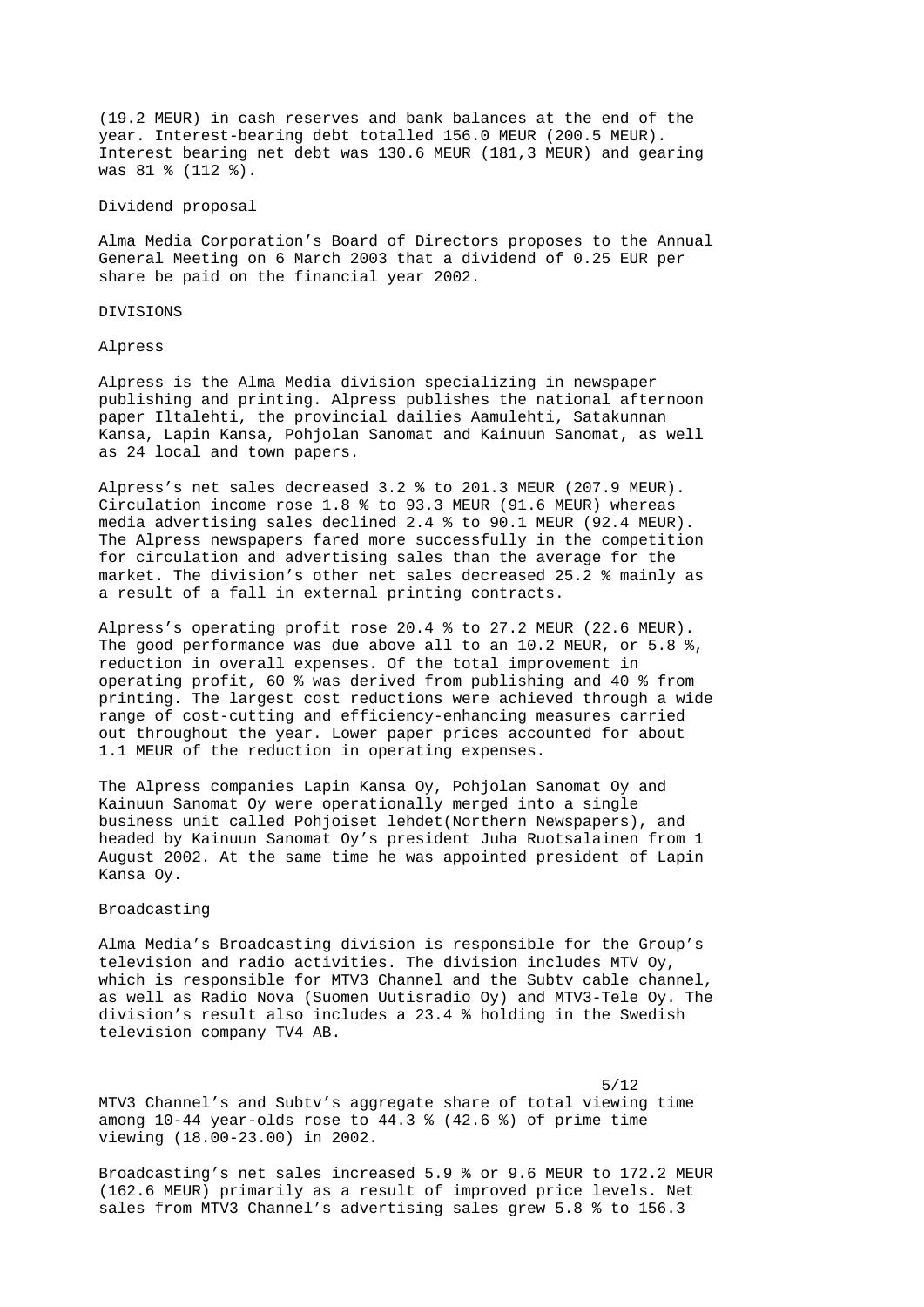MEUR while Radio Nova's net sales increased by almost one-fifth to 12.5 MEUR and Subtv almost doubled its net sales to 2.8 MEUR. MTV3- Tele's net sales decreased 2.3 % to 4.3 MEUR. Broadcasting's expenses fell 5.1 % or 9,4 MEUR, which included 6.9 MEUR resulting from the halving of the operating licence fee in July.

Broadcasting's operating loss was reduced by 15.5 MEUR to 7.9 MEUR (operating loss 23.4 MEUR). MTV3 Channel recorded an operating profit of 5.6 MEUR (operating loss 15.3 MEUR), Radio Nova likewise 2.2 MEUR (0.6 MEUR) and MTV3-Tele 0.6 MEUR (0.7 MEUR). The total operating loss of the DigiTV development unit and the associated company Suomen Urheilutelevisio Oy was 6.8 MEUR (3.3 MEUR). Alma Media's share of the Swedish TV4 AB's operating profit after goodwill amortization was 1.1 MEUR (0.3 MEUR) negative. TV4 AB's net sales amounted to 250.1 MEUR (241.0 MEUR) and its operating profit was 12.9 MEUR (24.9 MEUR). TV 4 AB's full-year earnings before extraordinary items were 18,7 MEUR (9,8 MEUR).

#### Alprint

The Alprint division concentrates on contract printing for nongroup customers. It operates two printing plants: the Rahola plant in Tampere specializes in magazines and promotional products and the Hyvinkää plant focuses on comics and puzzle books.

Alprint's net sales totalled 61.5 MEUR and it recorded an operating loss of 1.2 MEUR. The division's comparable net sales rose by almost one percent while its comparable operating loss was reduced by 7.1 MEUR. Alprint's 2001 figures included contract sales for Alpress's newspaper rotation presses, over 14 MEUR, as well as the sales of a printing plant sold during the reporting year.

Alprint's exports to Russia rose 28 %, and to the west 11 %, but its domestic sales fell 16 %. Demand and competition over prices in the printing sector were tight owing to an increase in printing capacity in Finland.

The division's improved performance was mainly the result of greater internal efficiency and productivity improvement. Other major factors in raising performance were a better material efficiency and a drop in paper prices.

#### Business Information Group

The Business Information Group division publishes and distributes business and financial information. It comprises Kauppalehti, Baltic News Service, Balance Consulting Oy, Starfunds Finland Oy set up in March 2002 to provide mutual fund rating services, and Efektor Oy, a business training company acquired in June 2002. Kauppalehti holds 51 % holdings in Starfunds Finland Oy and Efektor Oy. Balance Consulting, Starfunds Finland and the associated company Efektor form a subgroup within BIG that 6/12

concentrates on business training, and the production and commercialization of financial analyses. BIG is also responsible for co-operation with Talentum Oyj in which Alma Media owns 32.8 %.

Kauppalehti, which derives most of its advertising income from business-to-business advertising, was hit by the slow economic development last year. Kauppalehti's advertising revenue was 11 % lower than one year earlier. Of the major business segments,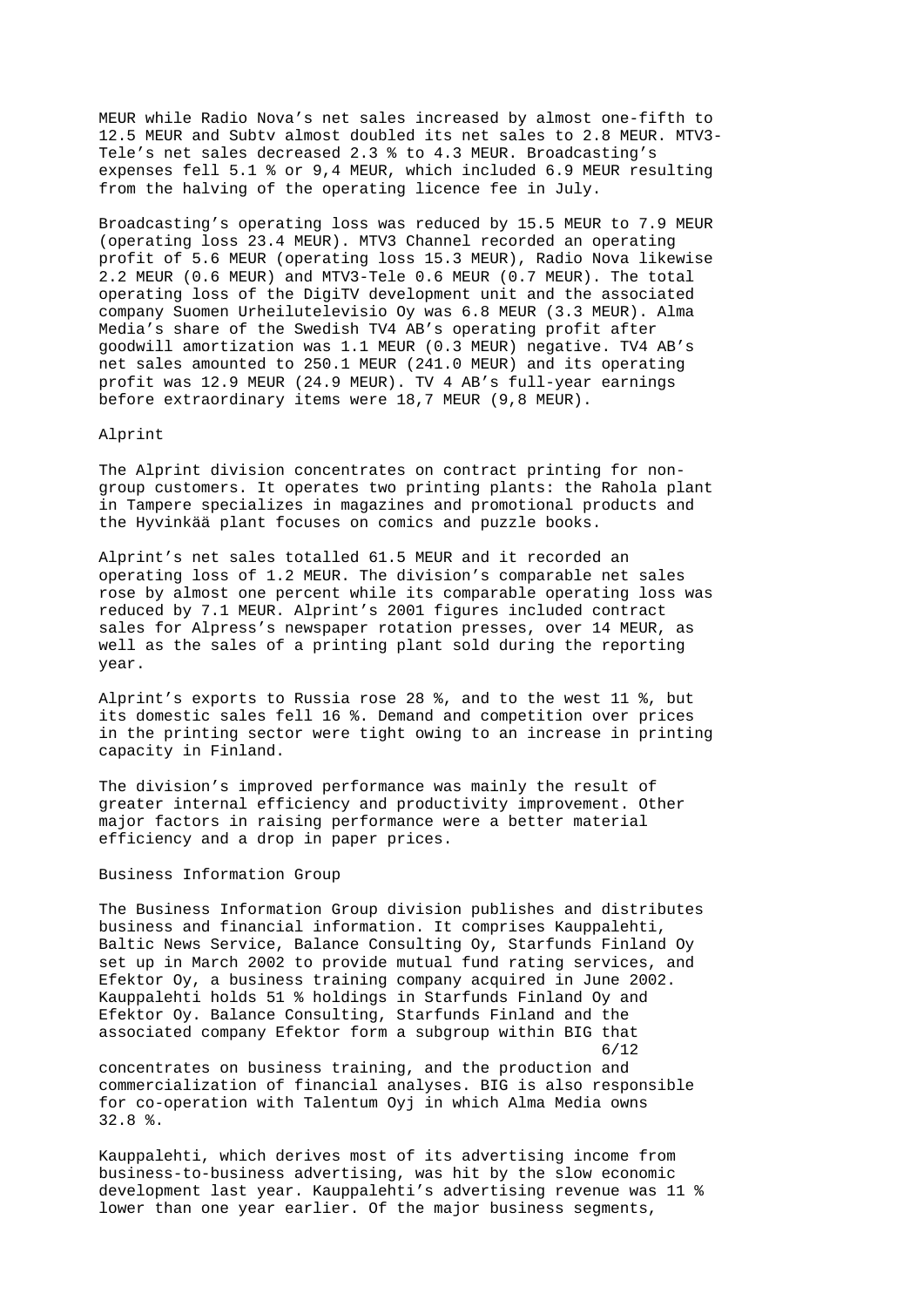telecommunications advertising fell 53 %, banking and finance advertising 36 % and IT advertising 11 %. On the other hand vehicle advertising rose 14 % and travel and transport advertising increased 22 %. Kauppalehti's circulation income was 2 % lower than in the previous year. BIG's other net sales rose 43 % to 7.8 MEUR owing to the presence of Baltic News Service in the division for the whole year, and to increased income from content sales.

Kauppalehti, during the current economic slump, has put into effect a far-reaching renewal of its operations aimed at turning its business newspaper into a multichannel medium. Kauppalehti's content is now channelled to customers through the Kauppalehti newspaper, as well as the Internet, television, radio and also mobile terminal devices. In 2002 Kauppalehti and Talentum started jointly producing and marketing the bimonthly Saldo (Balance) supplement.

BIG succeeded in raising efficiency during the final three quarters of the year and therefore its operational EBIT remained only slightly below the previous year's level. Talentum Oyj's writedown in the fourth quarter reduced BIG's operating profit by 2 MEUR to 2.4 MEUR (4.9 MEUR). Talentum Oyj's impact on the result was on -4.7 MEUR (-2.6 MEUR). Talentum Oyj's net sales was 114.6 MEUR (106.7 MEUR) and it reported an operating loss of 0.3 MEUR (operating loss 6.4 MEUR).

Alma Media Interactive

During 2002 Alma Media Interactive comprised MTV3 Interactive, classified services, other content services and technical support.

Alma Media Interactive's strategy was changed in 2001 to focus on already profitable and rapidly growing businesses. This change has succeeded; despite the termination of many operations, the division's net sales rose 18 % in 2002 and its operating loss was reduced by 14 MEUR with the result that the division reached its target of generating an operating profit.

Alma Media Interactive's net sales totalled 18.5 MEUR. Comparable net sales grew 29 %. Growth was most pronounced in the MTV3 Interactive businesses, which operate under the MTV3 brand: ISP, MTV-Teletext and mtv3.fi. NWS (the Network Service unit), multimedia content services provider Ruokala.com and Intervisio also showed an extremely sharp improvement in performance. MTV Interactive's net sales rose 44 % to 7.6 MEUR.

Net sales of classified services were slightly down on the previous year all in all, owing to a 43 % fall in Jobline's net sales. Etuovi.com, Dime.fi and Autotalli.com, which provide online property and vehicle trading services, raised their sales by 40 %,

7/12

while sales by the printed Asuntopörssi property newspaper were at the previous year's level.

Parent company

The parent company's net sales amounted to 15.5 MEUR (16.3 MEUR). This included rental income totalling 9.9 MEUR (9.9 MEUR), of which 3.7 MEUR (2.5 MEUR) was derived from outside the company. The parent company posted an operating loss of 4.1 MEUR (2.7 MEUR).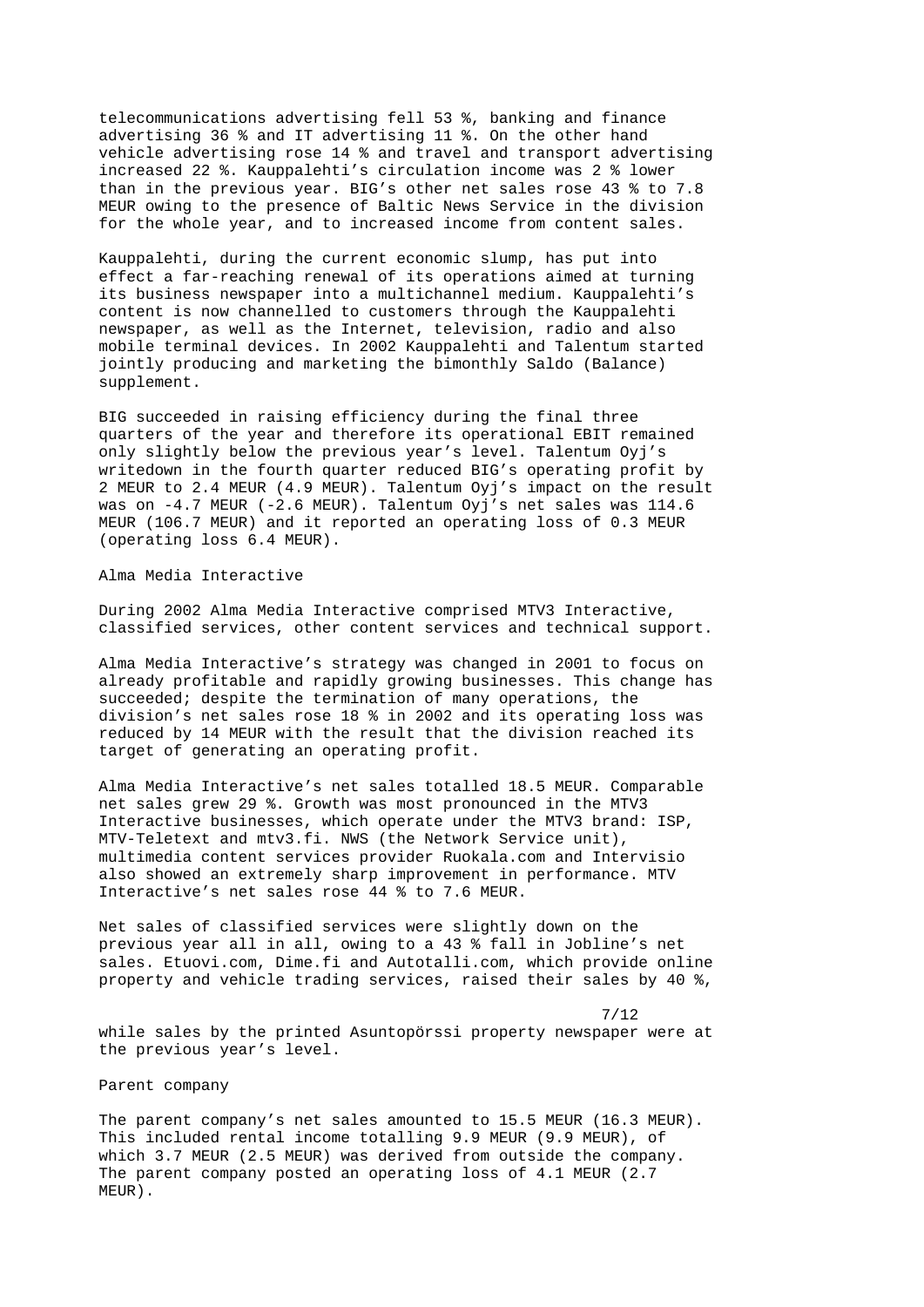Administration and personnel

Alma Media's Annual General Meeting on 19 March 2002 approved the technical amendments to the company's Articles of Association required by the adoption of the euro. The meeting also voted to remove the voting restrictions from the Articles and to abolish the Supervisory Board.

The chairman of the Board of Directors was Bengt Braun and the deputy chairman was Kari Stadigh for the whole financial year. The Board's members for the whole year were Bengt Braun, Matti Häkkinen, Kari Stadigh, Matti Kavetvuo and Jonas Nyren.

Matti Häkkinen and Kari Stadigh were re-elected to the Board for the following three-year period of office.

The meeting appointed the firm of authorized public accountants KPMG Wideri Oy Ab and auditor Mauri Palvi, APA, as the company's auditors.

The following changes took place in the company's top management. Alma Media's president and CEO until 28 February 2002 was Matti Packalén and thereafter Juho Lipsanen.

Hannu Olkinuora started as president of Alpress Oy on 1 March 2002. Until then Alpress Oy was headed by its executive vice president, Veli-Matti Asikainen.

A new top management model was introduced on 1 April 2002 when the earlier Group Executive Board was replaced by an Executive Committee chaired by the president and CEO and responsible for the Group's day-to-day management.

The Executive Committee consists of president and CEO Juho Lipsanen, Business Information Group's president Juha Blomster, Broadcasting's president Pekka Karhuvaara, Alma Media Interactive's president Raimo Mäkilä, Alpress's president Hannu Olkinuora, Alprint's president Heikki Salonen, editor-in-chief Lauri Helve, and executive vice president, finance and administration Ritva Sallinen.

At the end of 2002 Alma Media Group had altogether 2 588 (2 678) full-time employees, as well as a further 1 413 (1 328) part-time employees. The number of employees decreased notably in Alprint, Alma Media Interactive and the parent company.

Shares and ownership structure

The Board of Directors had no authorizations during 2002 to raise 8/12 the share capital, to issue bonds with warrants and/or to float convertible bonds.

Alma Media Corporation's fully paid up and registered share capital on the balance sheet date was 26 456 061,75 euros. The share capital comprised 6 771 586 Series I shares and 8 958 474 Series II shares. Foreign-registered and nominee-registered shareholders represented 45 % (40 %) of the company's shares at the close of the period.

Altogether 0.5 % (10 %) of Alma Media's Series I shares and 22 % (21 %) of the Series II shares were traded during the year. Trading totalled 39 MEUR (49 MEUR). The market capitalization of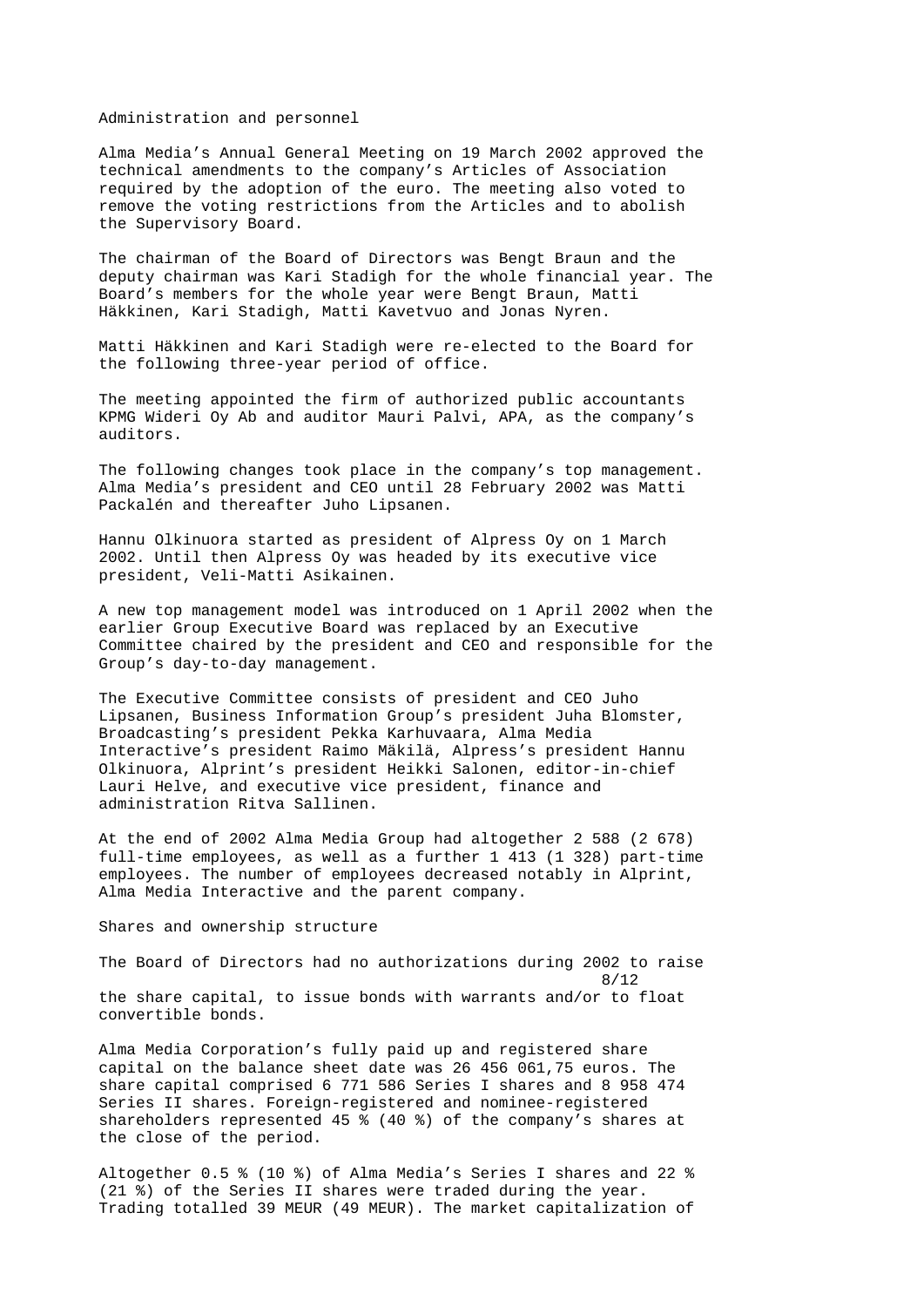the company's share capital at the end of the year was 299 MEUR (271 MEUR).

In accordance with the decision of the AGM on 24 March 1999 Alma Media Corporation offered bonds with warrants totalling 1 220 000 Finnish markka to its employees entitling subscription of altogether 610 000 Series II shares. This was an issue to Alma Media Corporation's employees and also its wholly owned subsidiary Marcenter Oy, disapplying shareholders' pre-emptive subscription rights.

The average price of the Series II share in October 1999, used to calculate the bond subscription price, was 20.58 EUR per share. Under the terms of the bond, half of the shares may be subscribed for from 28 May 2001 at a price 12 % above the average price in October 1999, i.e. 23.05 EUR per share, and the other half of the shares from 28 May 2003 at a price 28 % above the average price in October 1999, i.e. 26.34 EUR. Any dividends payable will be deducted from the subscription price before subscription. The subscription price of shares under the A warrants, before payment of any dividend for 2002, is 21.76 EUR and for the shares under the B warrants, 25.05 EUR.

The A warrants were registered in the book-entry securities system on 28 May 2001 and trading in them started on 29 May 2001. Trading in these warrants has been minor and no warrants were exercised to subscribe for shares during 2002.

## Subsequent events

Alma Media Group adopted an organization based around four divisions at the beginning of 2003. Alprint and Alma Media Interactive ceased to be independent divisions and a new division was established, Media Services, combining the operations of Alprint (printing) and Alma Media Interactive (classified services, new businesses, corporate R&D). A new profit centre was also set up in Media Services called Alma Media Tietojärjestelmät (Alma Media Information Systems) that pulls together the Group's IT management and maintenance services as well as the former Alma Media Interactive's Network Services unit, which provides interactive technology services. Similarly, the MTV3-branded services previously managed by Alma Media Interactive were moved to the Broadcasting division. The Media Services division is headed by Raimo Mäkilä, previously president of Alma Media Interactive.

 9/12 In January Alma Media acquired the entire share capital of Suomen Lehdentekijät -ryhmä Oy, which specializes in customer magazines. This company, with about 35 employees, increases BIG's net sales by approximately 7 MEUR.

## Prospects for 2003

Alma Media derives roughly two-thirds of its revenues from advertising income. The company believes that growth in media advertising this year will remain very moderate. In recent years the company has given top priority to raising profitability by cutting costs and raising its business process efficiency. This work will continue during 2003. Barring a serious further deterioration in business conditions, all Alma Media divisions are expected to reach or exceed last year's comparable profitability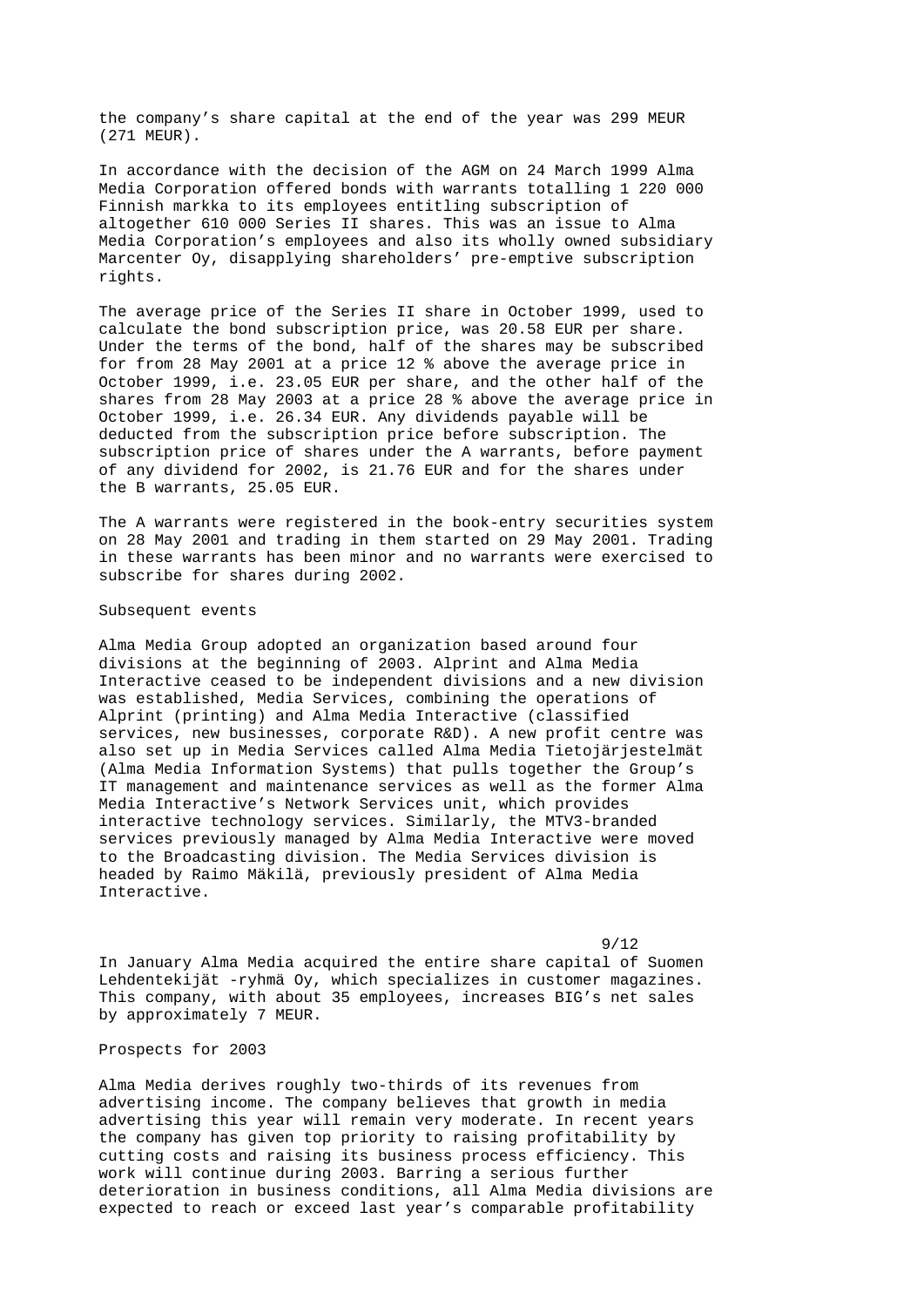levels. Operating profit in the current year is expected to be clearly higher than in 2002.

Disclaimer

This bulletin contains certain statements and forecasts that represent the management's opinions at the time of issue. For this reason they contain risks and uncertainty factors, and the forecasts could change in the event of significant changes in general economic trends or the media sector.

| CONSOLIDATED INCOME STATEMENT      | 2002 | 2001        | 2002                          | 2001                  |
|------------------------------------|------|-------------|-------------------------------|-----------------------|
| (MEUR)                             |      |             |                               |                       |
|                                    |      |             | $10-12$ $10-12$ $1-12$ $1-12$ |                       |
| NET SALES                          |      |             | 129.9 125.1 485.9             | 478.3                 |
| Share of associated companies'     |      |             |                               |                       |
| results                            |      |             | $-3.1 -3.3 -9.3 -3.8$         |                       |
| Other operating income             |      |             | 6.8 2.1 8.8 14.6              |                       |
| Operating expenses                 |      |             | $-124.6 -140.1 -469.6 -508.5$ |                       |
| OPERATING PROFIT / LOSS            |      |             | $9.0 - 16.2$ 15.8 $-19.4$     |                       |
| Financial income and expenses      |      |             |                               | $-1.6 -2.6 -7.0 -7.2$ |
| PROFIT / LOSS BEFORE EXTRAORDINARY |      |             |                               |                       |
| <b>ITEMS</b>                       |      |             | $7.4$ $-18.8$ $8.8$           | $-26.6$               |
| Extraordinary income               |      |             | $0.0 \t 0.0 \t 0.0 \t 0.0$    |                       |
| Extraordinary expenses             |      | $0.0 - 0.5$ |                               | $-0.1 -2.2$           |
| PROFIT / LOSS BEFORE TAXES AND     |      |             |                               |                       |
| MINORITY INTEREST                  |      |             | $7.4$ $-19.3$ 8.7             | $-28.8$               |
| Taxes                              |      | $-3.0$ 6.1  |                               | $-5.6$ $5.2$          |
| Minority interest                  |      | $-0.1 -0.1$ |                               | $-0.7 - 0.5$          |
| NET/PROFIT LOSS                    |      |             | $4.3 - 13.3$ $2.4$            | $-24.1$               |

| CONSOLIDATED BALANCE SHEET (MEUR) | 31.12.31.12.  | 2002 2001   |
|-----------------------------------|---------------|-------------|
| ASSETS                            |               |             |
| FIXED ASSETS                      |               |             |
| Intangible assets                 |               | 19.7 20.5   |
| Goodwill on consolidation         | 17.0          | 18.8        |
| Tangible assets                   | 102.7         | 129.7       |
| <i>Investments</i>                | 147.2         | 168.0       |
| CURRENT ASSETS                    |               |             |
| Inventories                       | 51.8          | 52.8        |
| Receivables                       |               | 39.8 44.4   |
| Cash and bank receivables         |               | $25.4$ 19.2 |
|                                   | 403.6         | 453.4       |
|                                   |               |             |
| CONSOLIDATED BALANCE SHEET (MEUR) | 2002          | 2001        |
|                                   | 31.12. 31.12. |             |
| EOUITY AND<br>SHAREHOLDERS '      |               |             |

10/12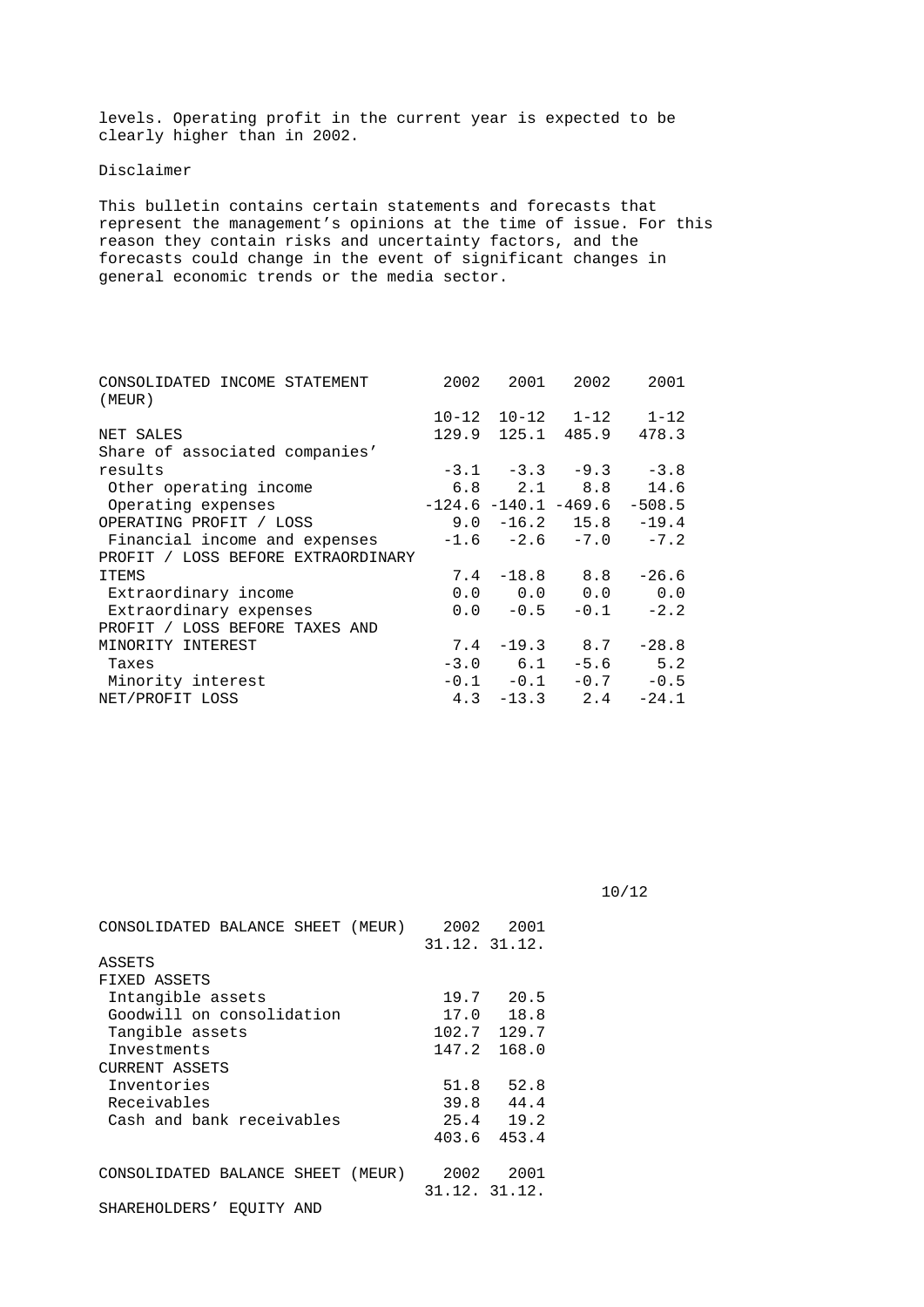| LIABILITIES                        |              |                     |               |          |
|------------------------------------|--------------|---------------------|---------------|----------|
| SHAREHOLDERS' EQUITY               |              | 160.8 161.5         |               |          |
| MINORITY INTEREST                  |              | $1.5$ 2.8           |               |          |
| PROVISIONS                         |              | $3.6$ $3.3$         |               |          |
| LIABILITIES                        |              |                     |               |          |
| Long-term                          |              | 118.7 138.2         |               |          |
| Short-term                         |              | 119.0 147.6         |               |          |
|                                    |              | 403.6 453.4         |               |          |
|                                    |              |                     |               |          |
| CAPITAL EXPENDITURE (MEUR)         |              | 2002 2001           | 2002          | 2001     |
|                                    |              | $10 - 12$ $10 - 12$ | $1 - 12$      | $1 - 12$ |
| Gross capital expenditure on fixed |              |                     |               |          |
| assets                             |              |                     | 4.5 10.3 14.9 | 94.4     |
|                                    |              |                     |               |          |
|                                    |              |                     |               |          |
| GROUP CONTINGENT LIABILITIES       | 2002         | 2001                |               |          |
| (MEUR)                             |              |                     |               |          |
|                                    | 31.12.31.12. |                     |               |          |
| For own commitments                |              |                     |               |          |
| Pledges                            |              | $0.8$ 0.7           |               |          |
| Mortgages on land and buildings    |              | $7.3$ 9.8           |               |          |
| Chattel mortgages                  |              | $5.6$ $5.6$         |               |          |
|                                    |              |                     |               |          |
| Other own commitments              |              |                     |               |          |
| Leasing commitments                |              | $2.4$ 1.3           |               |          |
| Other commitments                  |              | $1.4$ 1.6           |               |          |
|                                    |              | $17.5$ 19.0         |               |          |
|                                    |              |                     |               |          |
| Maturity of Group's leasing        |              |                     |               |          |
| payments (MEUR)                    |              |                     |               |          |
| During 2003                        |              | $0.8$ 0.7           |               |          |
| After 2003                         |              | 1.6 0.6             |               |          |
|                                    |              |                     |               |          |

11/12

Most of the Group's companies operated in leased business premises. The rental agreements vary in duration from six months to 20 years. Annual rental payments currently total approx. 7.75 Meur. Some of these business premises have been sub-let and contribute approx. 1.38 Meur.

| NET SALES BY DIVISION (MEUR) | 2002      | 2001        | 2002      | 2001     |
|------------------------------|-----------|-------------|-----------|----------|
|                              | $10 - 12$ | $10 - 12$   | $1 - 12$  | $1 - 12$ |
| Alpress                      | 51.7      | 53.0        | 201.3     | 207.9    |
| Broadcasting                 | 48.5      | 45.0        | 172.2     | 162.6    |
| Alprint                      | 16.2      |             | 17.8 61.5 | 73.1     |
| Business Information Group   | 11.6      | 12.1        | 43.2      | 44.0     |
| Interactive                  | 5.4       | 3.7         | 18.5      | 15.7     |
| Parent company               | 3.8       | 4.1         | 15.5      | 16.3     |
| Intragroup sales             | $-7.3$    | $-10.6$     | $-26.3$   | $-41.3$  |
| Total                        | 129.9     | 125.1       | 485.9     | 478.3    |
|                              |           |             |           |          |
| OPERATING PROFIT / LOSS BY   | 2002      | 2001        | 2002      | 2001     |
| DIVISION (MEUR)              |           |             |           |          |
|                              | $10 - 12$ | $10 - 12$   | $1 - 12$  | $1 - 12$ |
| Alpress                      | 5.1       | 3.7         | 27.2      | 22.6     |
| Broadcasting                 | 1.6       | $-6.6$      | $-7.9$    | $-23.4$  |
| Alprint                      | $-0.1$    | $-1.6$      | $-1.2$    | $-7.2$   |
| Business Information Group   |           | $-0.4$ 0.3  | 2.4       | 4.9      |
| Interactive                  | 0.3       | $-4.5$      | 0.0       | $-14.3$  |
| Parent company               | 3.8       | $-6.3$      | $-4.1$    | $-2.7$   |
| Group entries                |           | $-1.3 -1.2$ | $-0.6$    | 0.7      |
| Total                        | 9.0       | $-16.2$     | 15.8      | $-19.4$  |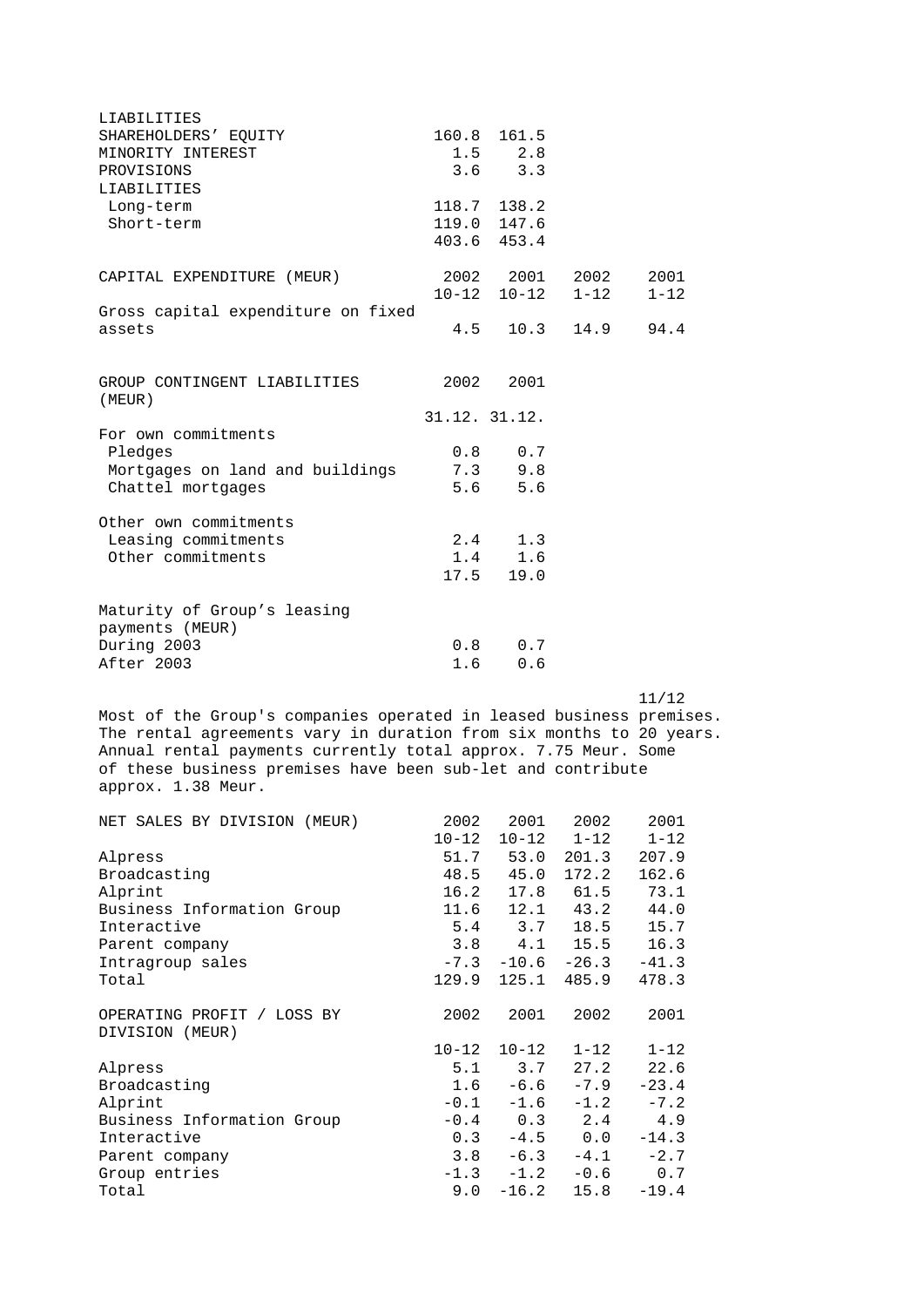| PERSONNEL ON AVERAGE BY DIVISION | 2002        | 2001      |          |          |
|----------------------------------|-------------|-----------|----------|----------|
|                                  | $1 - 12$    | $1 - 12$  |          |          |
| Alpress                          | 1,236       | 1,242     |          |          |
| Broadcasting                     | 490         | 550       |          |          |
| Alprint                          | 389         | 501       |          |          |
| Business Information Group       | 357         | 270       |          |          |
| Interactive                      | 131         | 183       |          |          |
| Parent company                   | 49          | 71        |          |          |
| Total                            | 2,652 2,817 |           |          |          |
| Plus part-time employees         | 1,418       | 1,343     |          |          |
| PER SHARE DATA (EUR)             | 2002        | 2001      | 2002     | 2001     |
|                                  | $10 - 12$   | $10 - 12$ | $1 - 12$ | $1 - 12$ |
| Earnings per share (EPS)         | 0.27        | $-0.85$   | 0.16     | $-1.43$  |
| Shareholders' equity per share   |             |           | 10.23    | 10.26    |
|                                  |             |           |          |          |

12/12

| Net sales and operating profit/<br>loss by quarter (MEUR): |                    | $I/01$ II/01 III/01 IV/01 2001     |
|------------------------------------------------------------|--------------------|------------------------------------|
| Net sales                                                  |                    | 119.6 125.6 108.0 125.1 478.3      |
| Operating profit/loss                                      |                    | $-7.6$ 10.1 $-5.7$ $-16.2$ $-19.4$ |
|                                                            | I/02 II/02 III/02  | IV/02 2002                         |
| Net sales                                                  | 117.0 128.3 110.7  | 129.9 485.9                        |
| Operating profit/loss                                      | $-3.4$ 10.3 $-0.1$ | 9.0 15.8                           |

Alma Media publishes its results for the first quarter of 2003 on 7 May 2003.

ALMA MEDIA CORPORATION Ahti Martikainen, Vice President, Corp. Communications and IR

Further information: Juho Lipsanen, President and CEO, tel. +358 (0)9 507 8715, Ritva Sallinen, Senior Vice President, Finance and Administration, tel. +358 (0)9 507 8708, Ahti Martikainen, Vice President, Communications and IR, tel. +358 (0)9 507 8514 www.almamedia.fi

Distribution: Helsinki Exchanges, principal media

Conference Call and Webcast at 16.00 hours today.

Mr. Juho Lipsanen (President and CEO) will hold a presentation on February 13 at 16.00 hours Helsinki time. If you wish to participate in conference call, please phone +44 (0) 207 162 0125 on the presentation day five to ten minutes before the start.

If you want take part in web cast please register at http://62.210.134.37/static/almamedia/ five to ten minutes before the start of the presentation.

The teleconference will also include a  $Q & A$  session. Questions will be accepted via phone lines and via web page.

The instant replay of the conference will be available until